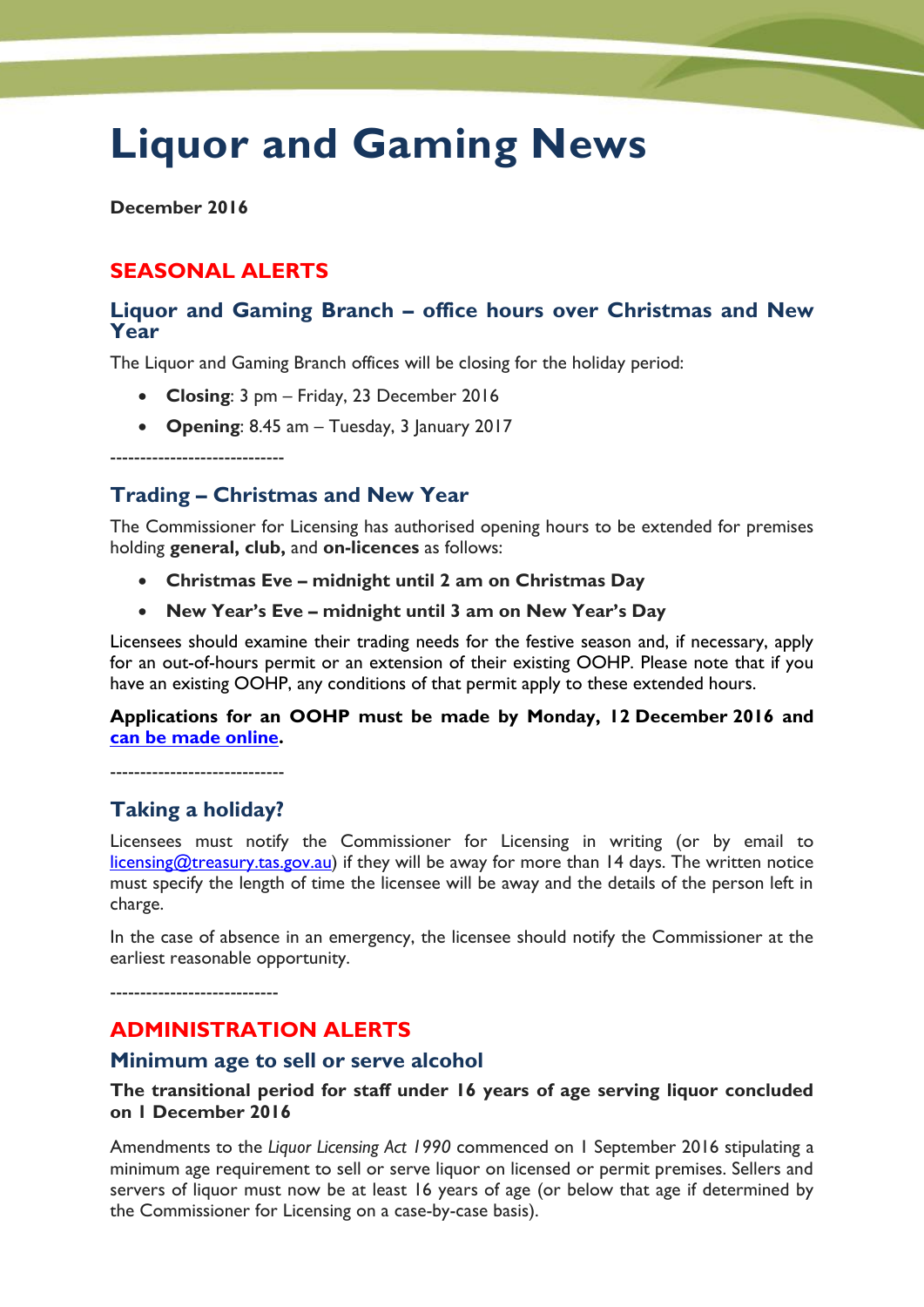The previous regulations allowed a transitional period of three months after the first day of employment for licensees, permit holders and their existing employees who do not meet the minimum age requirement, time to adapt to the change.

This period has expired and from 1 December 2016, licensees and permit holders must not allow a person to sell or service liquor if they do not meet the minimum age requirement. The penalty is a fine not exceeding 50 penalty units (\$7 850 for 2016-17).

-----------------------------

## **REGULATORY NEWS**

### **Suspension on applications to authorise possession of electronic gaming machines and introduction of a community interest test**

Amendments to the *Gaming Control Act 1993* received royal assent on 6 December 2016, giving effect to the Treasurer's intention with respect to a community interest test outlined in the ['Ministerial Statement on Gaming'](http://www.premier.tas.gov.au/releases/ministerial_statement_on_gaminghttp:/www.premier.tas.gov.au/releases/ministerial_statement_on_gaming) announced 17 March 2016.

These amendments introduce a community interest test to an application to possess electronic gaming machines in a venue for either the first time, or after a six-month break in possession. This ensures the community has a chance to share their views about electronic gaming machines being introduced to a venue, and allows the Tasmanian Liquor and Gaming Commission to take into account the community interest as part of deciding whether the authorisation to possess electronic gaming machines should be granted.

As the form of the test and what is to be considered as part of the community interest determination has not yet been decided, there is now a temporary suspension on new applications to authorise possession of electronic gaming machines **until further notice**. The form of the test is subject to a public consultation process, which is set to begin in early 2017.

The introduction of the community interest test will not affect venues who already have an authorisation to possess electronic gaming machines. The community interest test will only apply to licensees applying to possess electronic gaming machines in a venue for either the first time, or after a six-month break in possession.

-----------------------------

## **Joint Select Committee on Future Gaming Markets**

The Parliament of Tasmania has established a Joint Select Committee to inquire into and report upon community attitudes to gambling, and how gaming markets will operate post-2023 once the current Deed with the Federal Group has concluded.

The Terms of Reference for the inquiry are:

- (a) consideration of community attitudes and aspirations relating to the gambling industry in Tasmania with particular focus on the location, number and type of poker machines in the State;
- (b) review of the findings of the Social and Economic Impact Studies conducted for Tasmania;
- (c) consideration of the document entitled "Hodgman Liberal Government post-2023 Gaming Structural Framework";
- (d) an assessment of options on how market-based mechanisms, such as a tender, to operate EGMs in hotels and clubs could be framed;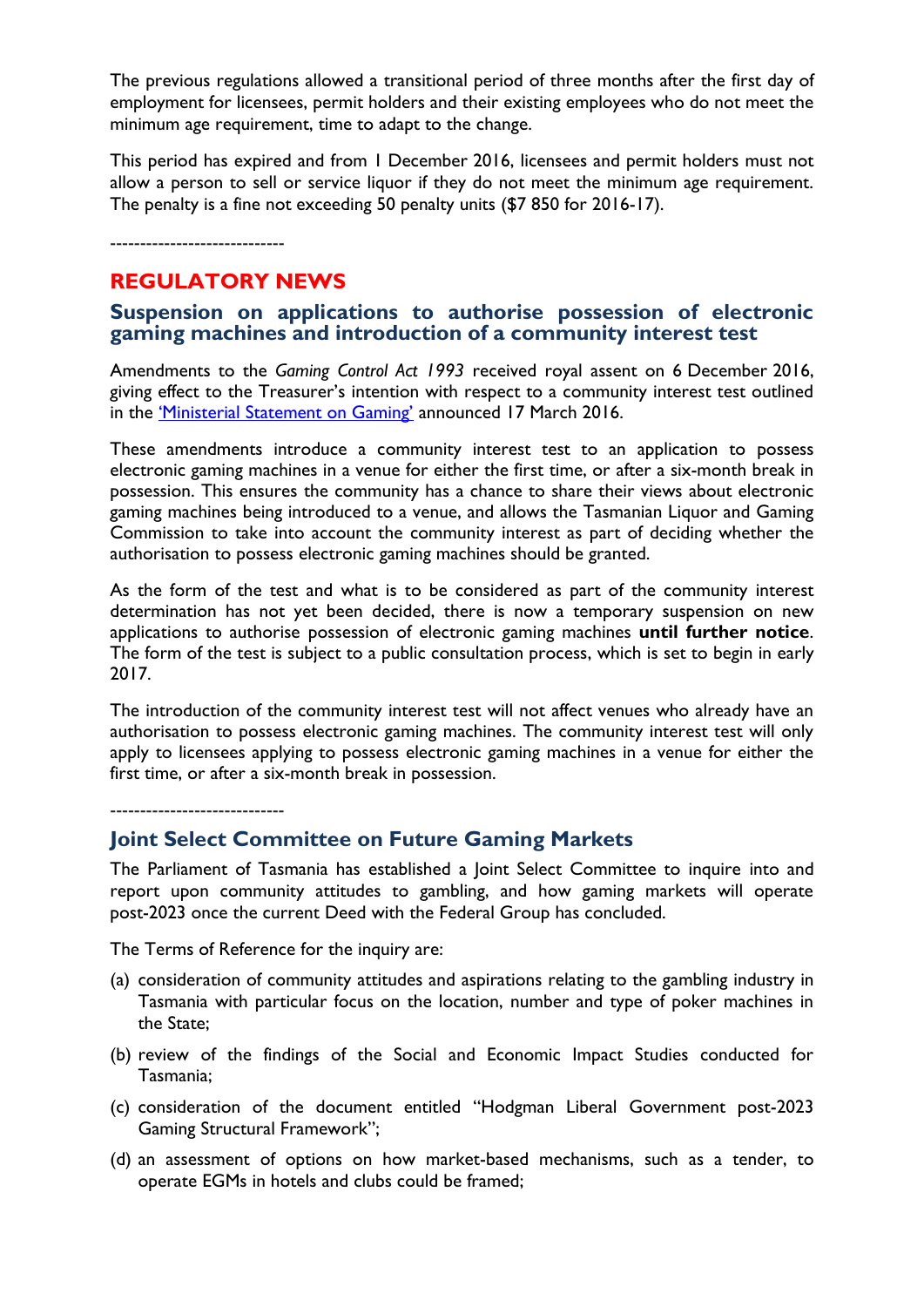- (e) consideration of future taxation and licensing arrangements, informed by those in other jurisdictions;
- (f) a review of harm minimisation measures and their effectiveness, including the Community Support Levy;
- (g) consideration of the duration and term of licences for the various gaming activities post 2023; and
- (h) any other matters incidental thereto.

The Committee invites written submissions from interested individuals or organisations and will be open until close of business, 9 December 2016. **Electronic submissions are encouraged** and all submissions can be provided to:

The Secretary Joint Select Committee on Future Gaming Markets Legislative Council Parliament House HOBART 7000

[fgm@parliament.tas.gov.au](mailto:fgm@parliament.tas.gov.au) Phone: (03) 6212 2250 / Fax: (03) 6212 2345

-----------------------------

#### **Commissioner for Licensing – recent written decision**

The written decisions of the Commissioner for Licensing provide his considerations of a number of aspects of liquor licensing that future applicants and representors may find useful for their applications and correspondence, and may be of interest to the community. All decisions can be found at [www.liquorlicensing.tas.gov.au](http://www.liquorlicensing.tas.gov.au/) by selecting the "Commissioner for Licensing" link on the left-hand menu bar.

The written decision below sets out the reasons behind a recent decision to grant a special licence at a regional general store.

[Middleton General Store](http://www.liquorlicensing.tas.gov.au/domino/dtf/dtf.nsf/LookupFiles/decisionMiddletonGeneralStore.pdf/$file/decisionMiddletonGeneralStore.pdf) – Middleton – granted.

-----------------------------

#### **Barring order process**

As of 1 September 2016, licensees have the power to issue a barring order to prevent a person entering or being near a certain premises for a given period of time.

Licensees intending to issue a barring order can do so by downloading a form from our [website.](http://www.treasury.tas.gov.au/domino/dtf/dtf.nsf/LookupFiles/Barringorderformforlicenseesandpermitholders.pdf/$file/Barringorderformforlicenseesandpermitholders.pdf) For a barring order to be effective, it must be in writing and given to the person, or sent (or left) at their last known address. The licensee must keep a copy of the barring order at their premises for 180 days after it expires, and the licensee cannot share information about a person who is subject to a barring order with staff at other premises.

Barring orders may also be issued by Police, who have the power to not only ban a patron from a premise, but also from a class of (or all) licenced premises in an area, e.g. all night clubs in the Salamanca precinct.

-----------------------------

#### **Staff serving liquor while intoxicated**

Under the *Liquor Licensing Act 1990*, employees must not serve or sell liquor on premises while they are intoxicated. Additionally, licensees and permit holders must not permit their employees to serve or sell liquor while intoxicated on the premises. The fines issued can be up to \$3 140 for employees, and up to \$7 850 for licensees or permit holders.

-----------------------------